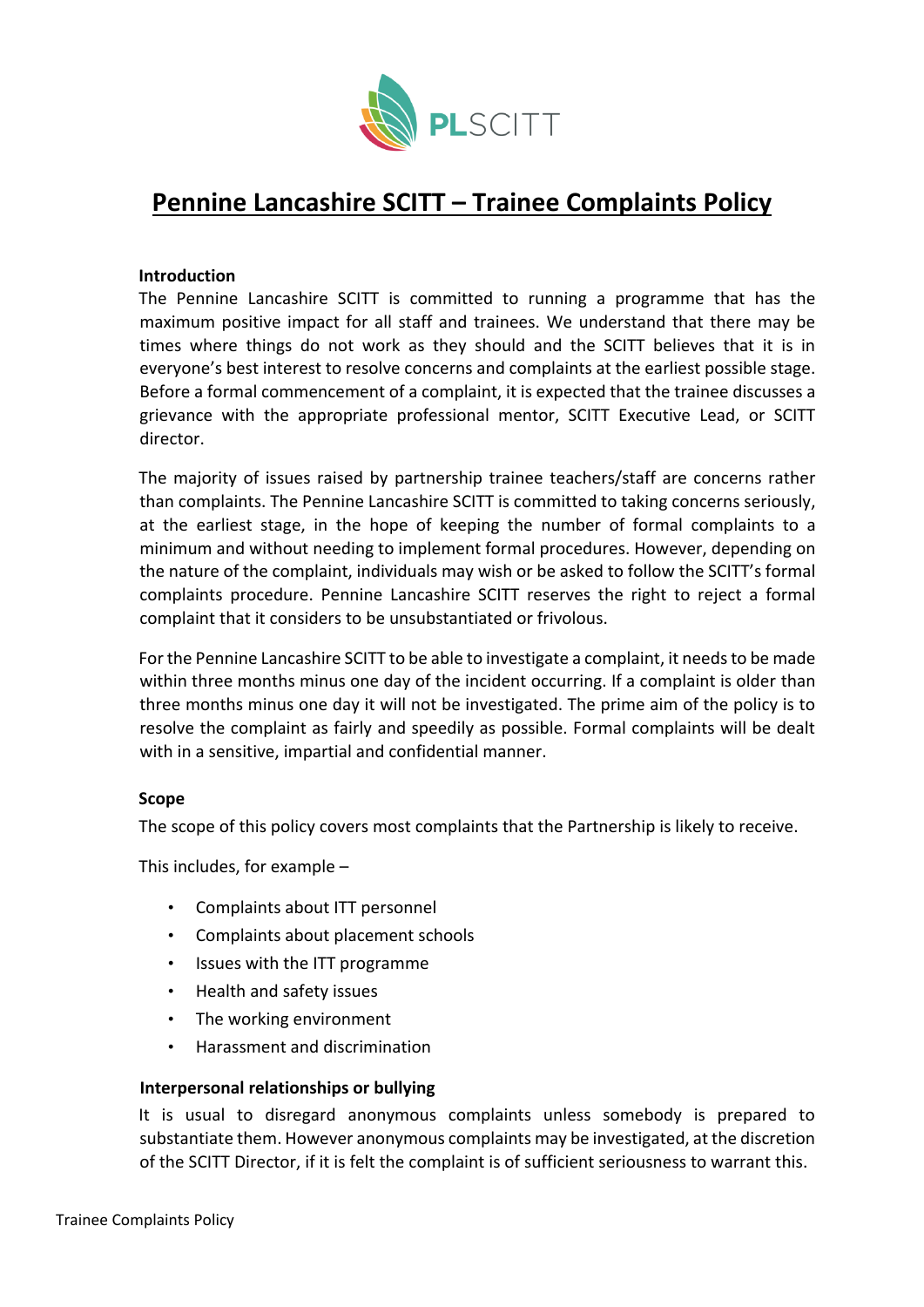

## **General Principles**

The Pennine Lancashire SCITT Complaints Procedure will:

- encourage resolution of problems by informal means wherever possible;
- be easily accessible and publicised
- be simple to understand and use;
- be impartial;
- be non-adversarial;
- allow swift handling with established time-limits for action and keeping people informed of the progress;
- ensure a full and fair investigation
- respect people's desire for confidentiality;
- address all the points at issue and provide an effective response and appropriate redress, where necessary;
- provide information to the SCITT Operations group so that services can be improved.

## **Procedure**

The Pennine Lancashire SCITT Complaints Procedure has four main stages, as follows:

Stage 1: A complaint is raised informally with a mentor or supporting teacher;

Stage 2: A concern is heard by the ITT Lead (professional mentor) in the base school;

Stage 3: The concern is escalated to the SCITT director and a formal complaint is heard and responded to by the SCITT Director

At each stage, the person investigating the complaint will ensure that they

- Clarify the nature of the complaint and unresolved issues
- Clarify what the complainant feels would put things right
- Interview those involved in the matter and/or those complained of, allowing them to be accompanied if they wish
- Keep notes of the interview(s)

At each stage, the person investigating the complaint will seek ways to resolve the complaint satisfactorily. It may be appropriate to offer one or more of the following:

- An acknowledgement that the complaint is valid in whole or in part and/or acknowledgement that the situation could have been handled differently or better (this is not the same as an admission of negligence)
- An apology
- An explanation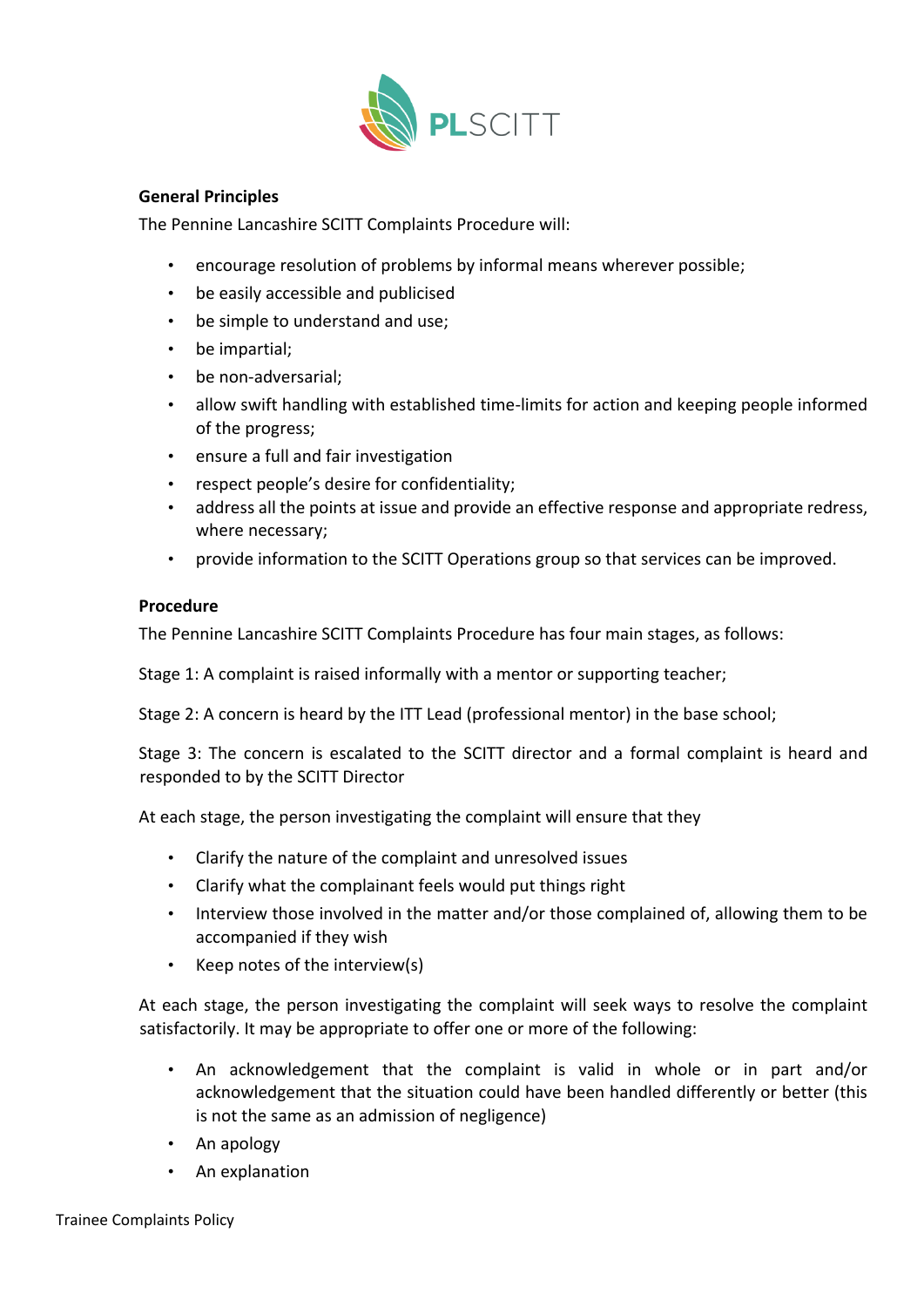

- An assurance and an explanation of the steps that have been taken to ensure that it will not happen again
- An undertaking to review SCITT procedures in light of the complaint.

Where it is not felt that a complaint is valid in whole or in part, this will be communicated with an explanation of why the complaint is not upheld.

# **Appeal**

If the trainee is unhappy with the outcome of their complaint they can appeal under the PLSCITT Appeal policy.

# **Office of Independent Adjudicators**

If a complaint cannot be resolved the trainee has the right to make a formal complaint to the OIA however, before a student can complain to the OIA, they must normally have first completed their provider's internal complaints or appeals procedures. Once they have done so, the provider should issue a Completion of Procedures Letter. This letter should set out clearly the issues that have been considered, the provider's final decision and the deadline for bringing a complaint to the OIA.

WEB SITE: http://www.oiahe.org.uk OIA Second Floor, Abbey Gate, 57-75 Kings Road, Reading, RG1 3AB Telephone: 0118 959 9813

Date to be reviewed: July 2022